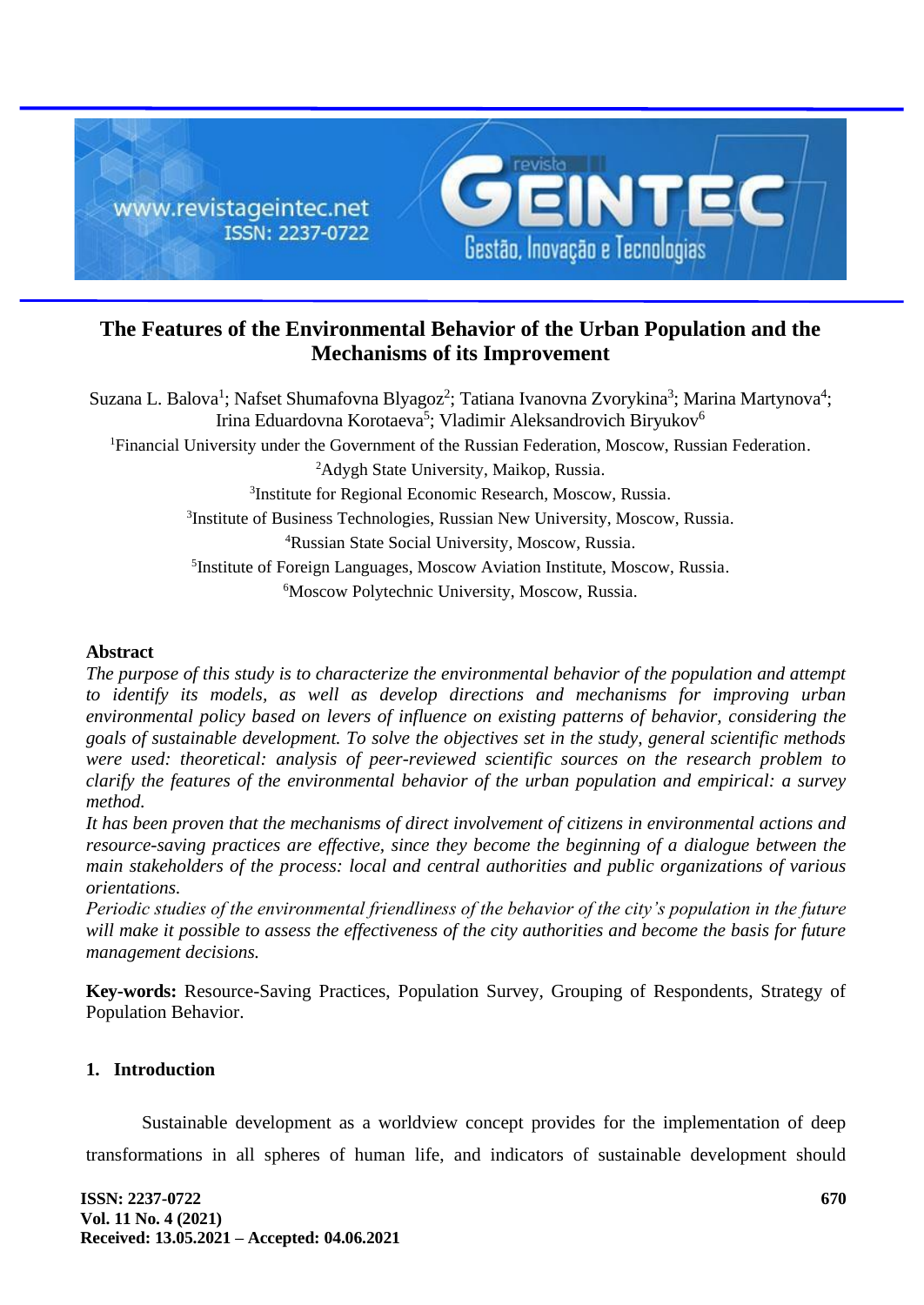become key in the formation of national and regional strategies (Bogomolova, Ustyuzhantseva: 2020; Reshetnikova: 2020; Alekseev et al.: 2020). In Russia, the process of changing the development paradigm just begins and, therefore, the task of scientifically substantiating the directions and mechanisms of sustainable development at different hierarchical levels and determining the place and role of the main stakeholders of this process is urgent (Melnichuk et al.: 2020; Danko et al.: 2020; Kudrin et al.: 2019).

The mechanism for ensuring sustainable development is considered as a set of interrelated elements – principles, theories, concepts, goals, objectives, technologies, methods and tools for their implementation, which are organically combined in the process of implementing consistent actions of public authorities to ensure the interests of citizens, considering the needs of future generations. The components of the corresponding mechanism should be based on the environmental behavior of the main actors in the process of ensuring sustainable development (Nurutdinova, Bekisheva: 2020; Shomshekova et al.: 2020; Nikiforov et al.: 2019; Aitkazina et al.: 2019).

The study of the behavior of the population in the context of its ecological orientation will make it possible to develop a policy to stimulate the ecological activity of the population both at the national and local levels. The state can use tax incentives and sanctions, impose fines for violations of environmental legislation and improve the environmental education system. The local level is important when solving problems of urban improvement, handling household waste, establishing interaction and cooperation within settlements. This can give not only ecological, but also a complex effect, since it will also solve social and economic problems.

#### **2. Literature Review**

This study uses the term environmental behavior, which is a broad and frequently used concept (Meinhold, Malkus: 2005; Chao, Lam: 2011; Efrat, Trop: 2012). A. Kollmuss and J. Agyeman (2002) believe that environmental behavior implies a conscious will of the subject to minimize the negative impact of a certain action on nature and human-made objects (that is, minimizing the use of resources and energy, as well as nontoxic substances in production and consumption, reduction of waste generation).

Researchers attribute the following to the manifestations of the environmentally oriented behavior of the population (Table 1).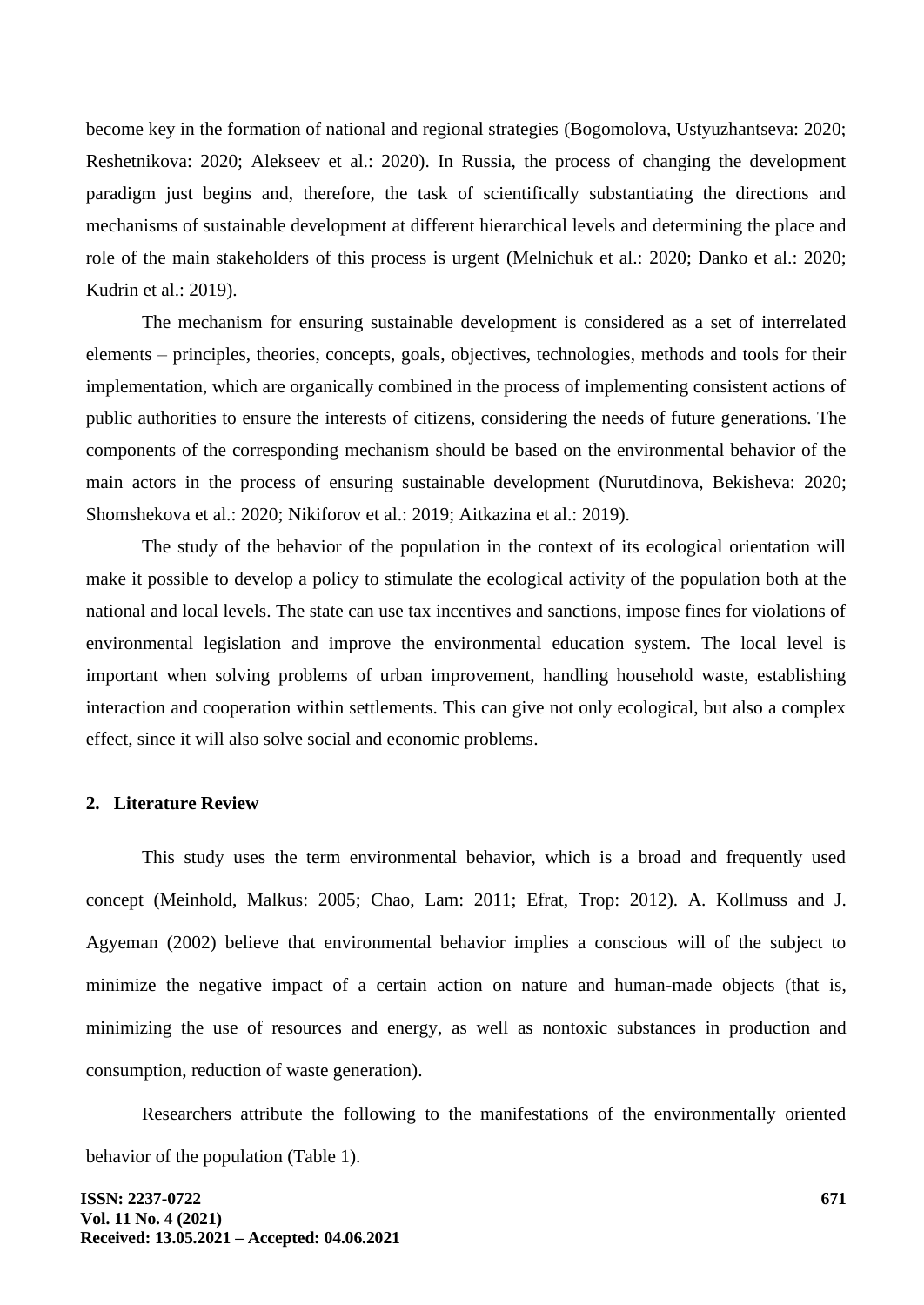| No.            | Manifestations of environmental behavior                                              | Source           |
|----------------|---------------------------------------------------------------------------------------|------------------|
| $\mathbf{1}$   | purchase of environmentally friendly products and services: energy-efficient goods,   | (Young et al.:   |
|                | food                                                                                  | 2010)            |
| $\overline{2}$ | purchase of energy-efficient equipment, products from secondary raw materials,        | (Vlek, Steg:     |
|                | electric vehicles or hybrids                                                          | 2007)            |
| 3              | reducing the use of electrical energy, heat and water in everyday life; in this case, | (Gowdy: 2008)    |
|                | various techniques can be used (replacement of incandescent lamps with energy-        |                  |
|                | efficient) or a conscious transition to a more efficient consumption mode             |                  |
| $\overline{4}$ | garbage disposal, measures to reduce the volume of its formation: refusal to          | (Whitmarsh,      |
|                | purchase goods in packaging that is not recyclable, food waste processing,            | O'Neill: 2010)   |
|                | separation of household waste and disposal of batteries, fluorescent lamps, etc.      |                  |
| 5              | switching to environmentally friendly modes of transport (electric cars, bicycles),   | (Schultz et al.: |
|                | using public transport for travel                                                     | 2005             |

Table 1 - Manifestations of environmental behavior

In most of the studies analyzed, the set of environmental actions is different, and in some cases, the lists are not repeated at all. This is due not only to the goals of the studies, but also to the specifics of the regions or settlements in which surveys were conducted. In countries with extensive experience in implementing sustainable consumption models (Seoul, Tokyo), the list is as wide as possible due to the variety of mechanisms, the level of development of the necessary infrastructure and the high level of environmental awareness of the population (Bamberg, Moser: 2007).

Developing a mechanism for changing behavior patterns requires studying the factors of environmental behavior. The number of factors that determine the degree of environmental friendliness of the behavior of the population is constantly growing. In the early model of rational behavior (Heimlich, Ardoin: 2008), the main factor was determined by environmental knowledge and information, but over time, behavioral models became more complex. M. Feinberg and R. Willer (2013) additionally considered and substantiated the factors of morality, S. Barr (2007) – material benefits, J. Zeng et al. (2020) – social norms, etc.

Among the models and theories of environmental behavior based on the dominance of one key or several factors, the goal-framing theory is interesting (Schultz: 2002; Markowitz et al.: 2012). It assumes the existence of three key goals that determine human behavior: hedonic, aimed at ensuring the maximum comfort of the individual at a particular moment in time; pragmatic, aimed at obtaining material benefits and preserving resources; normative, prompting the individual to act in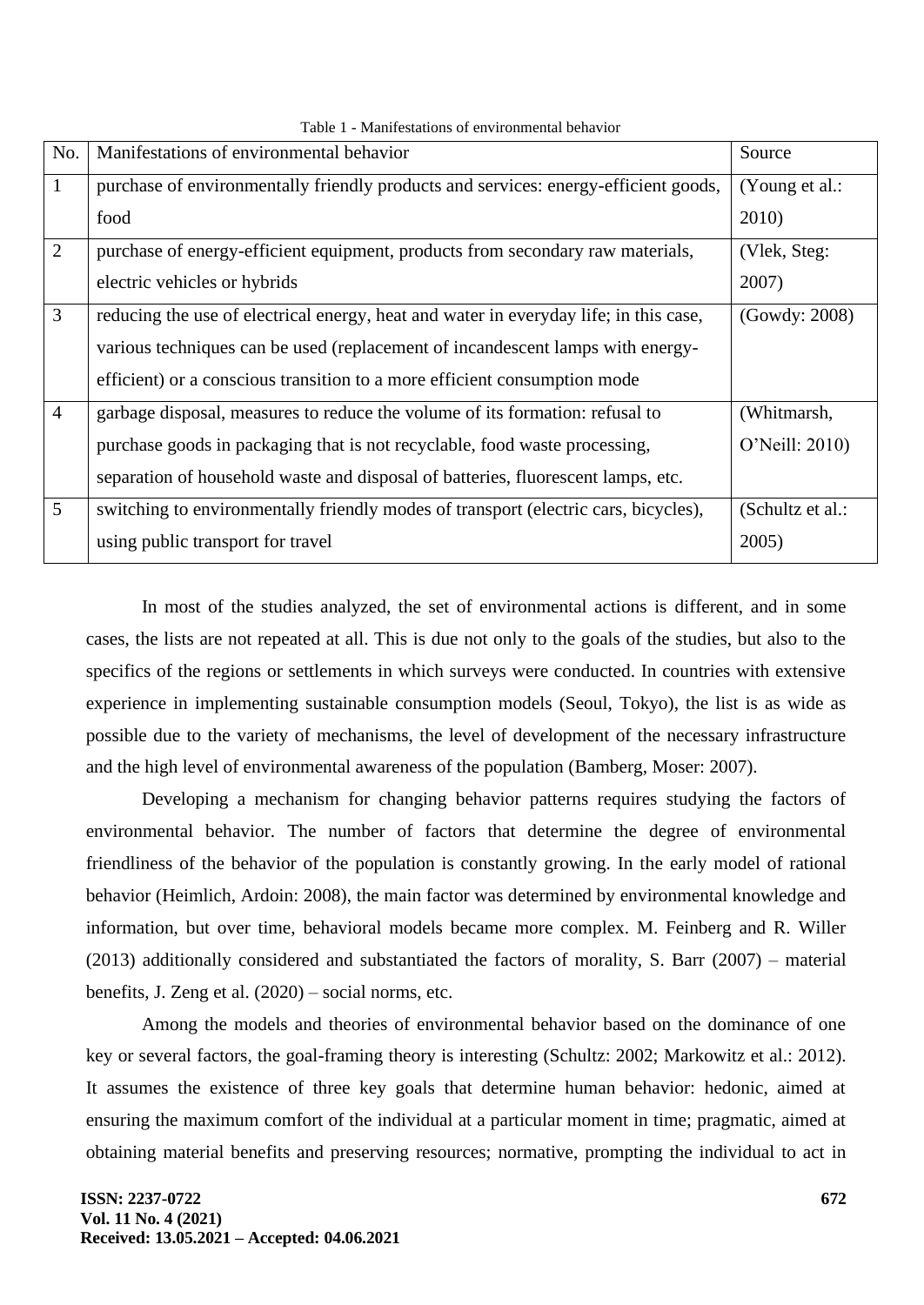accordance with the norms and rules that have developed in society. Making a decision on the choice of a particular model of behavior depends on which goal is dominant at the moment (that is, is in focus). Other goals are taken into account, but to a much lesser extent. According to this theory, a person's incentive to act more environmentally can be achieved through at least three mechanisms:

– creating material incentives or sanctions in the form of flexible pricing, tax policies, fines, etc. These actions are aimed at strengthening the pragmatic goal;

– by making it easier for the population to access infrastructure that facilitates environmental action. These actions are aimed at strengthening the hedonic goal;

– by creating visual examples of appropriate environmental behavior, while encouraging to follow the example; this can strengthen the normative goal and contribute to the formation of new patterns of behavior and traditions that can become sufficiently stable, that is, determine the environmental friendliness of the behavior of several generations of the population.

Developed countries have some experience in stimulating environmentally-oriented behavior of the population, based on proven and universal methods of regional economic and social policy: price regulation, taxes, fines, etc. (Binder, Blankenberg: 2016). Often the state policy in the environmental sphere is based on a powerful information campaign that corresponds to a model of rational behavior: for example, the programs of the UK government (Timlett, Williams: 2008).

It is possible to improve the results of regional environmental policy in the formation of sustainable models of environmental behavior if we consider the population not as a single and homogeneous object of influence, but as one structured according to the tendency to change in daily patterns of behavior. This thesis is based on research proving the inclination, for example, of women and young people to a more active environmental position (Dietz et al.: 2002). Signs that the level of education, duration of residence in the region and the property status of households affect the environmental friendliness of the behavior of the population are also revealed (Brick et al.: 2017).

The purpose of the study is to characterize the environmental behavior of the population and attempt to identify its models using the example of the city of Moscow (Russia), as well as to develop directions and mechanisms for improving urban environmental policy based on levers of influence on existing patterns of behavior, considering the goals of sustainable development.

The objectives of the study:

– to identify groups of the population, characterized by a certain type (model) of behavior in the environmental sphere;

– to propose methods and tools of influence for the identified models of environmental behavior of the population.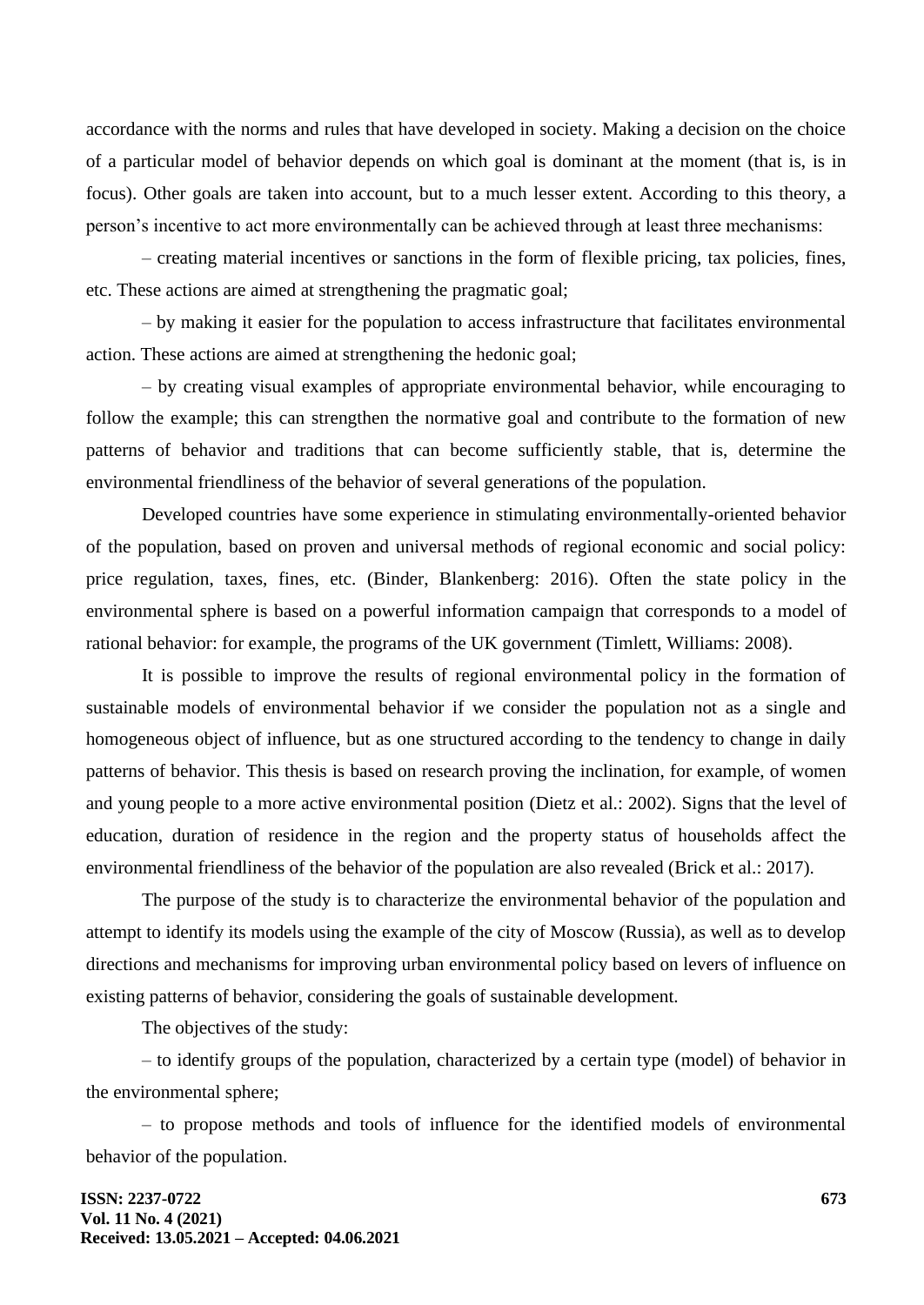The hypothesis of the study: Mechanisms for direct involvement of citizens in environmental actions and resource-saving practices are effective, since they become the beginning of a dialogue between the main stakeholders of the process: local and central authorities and public organizations of various orientations.

According to the results of the study, it can be concluded that the purpose of the study was achieved.

## **3. Methods**

At the first stage of the study, the available scientific works in the field of research were studied.

At the second stage, a survey was developed that included questions about the willingness to act and practical participation in the most common environmental practices of the urban population;

At the third stage, a survey of the population of Moscow and the subsequent processing of its results were carried out.

This study presents an attempt to identify groups of the population in Moscow, characterized by a certain type (model) of behavior in the ecological sphere. These groups differ in at least two characteristics: the degree of willingness to act and involvement in specific actions.

The grouping was carried out based on the results of processing 228 surveys that were filled out in August 2020 in different parts of Moscow. The ratio of men and women was 45% and 55%, respectively; the age structure of the respondents is as follows: 18-24 – 13.5%; 25-34 years – 32.3%; 35-60 years –  $38.4\%$ ; over  $60 - 15.8\%$ .

The main task of the grouping was to identify groups of the population that have similar patterns of behavior, without focusing on the sizes of groups, which may be different, since significant transformations are taking place in this area and the behavior of the population depends not only on objective and assumed factors, but also on situational, random. At the same time, the groups were distinguished on two key grounds – the willingness of citizens to act environmentally and the intensity of such actions.

Questions about environmental behavior and resource conservation practices are presented in

Table. 2.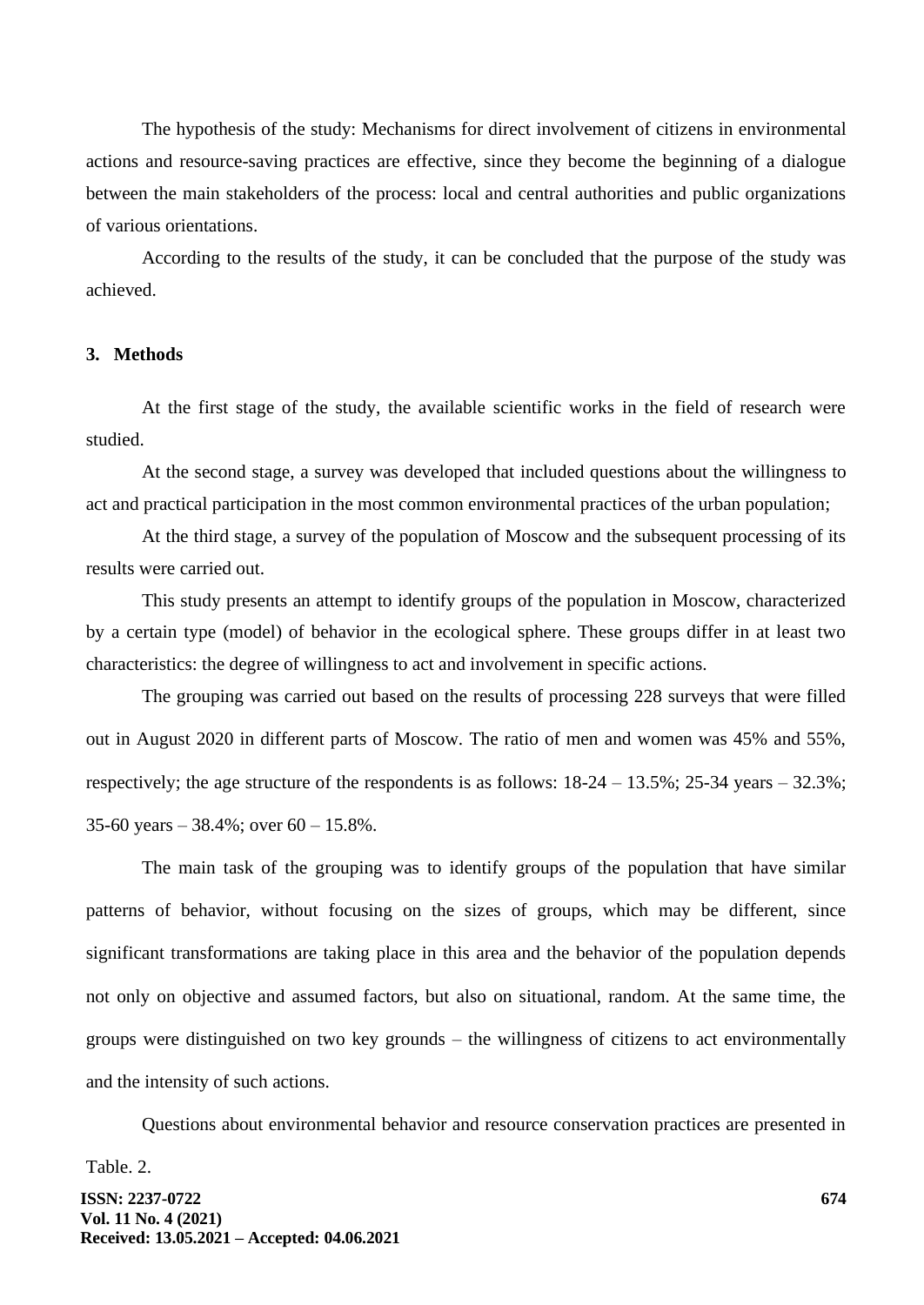All survey participants were warned about the purpose of the survey and that the organizers of the study planned to publish its results in a generalized form.

## **4. Results**

The results of the survey of environmental behavior and resource-saving practices of the population of Moscow are presented in Table 2.

| Environmental practices of the           | Willingness to act $(\%)$ | Practical |
|------------------------------------------|---------------------------|-----------|
| population                               |                           | actions   |
|                                          |                           | (% )      |
| Recycling of packaging, batteries,       | 72.9                      | 32.7      |
| waste sorting                            |                           |           |
| Use of biking or hiking in the city      | 28.4                      | 13.5      |
| Use of travel by public transport in the | 34.1                      | 12.7      |
| city                                     |                           |           |
| Cleaning for pets                        | 31.9                      | 8.3       |
| Participation in activities for cleaning | 31.9                      | 11.4      |
| and greening the city                    |                           |           |
| Attitude towards the introduction of     | 41                        | 5.3       |
| fines for throwing garbage on the        |                           |           |
| street, material support for             |                           |           |
| environmental activities                 |                           |           |
| None of the above                        | 3.5                       | 49.3      |

Table 2 - Readiness for environmental activities expressed by the respondents and their practical actions

In general, Moscow is characterized by a great tendency towards environmentally conscious behavior. Only 3.5% of the respondents expressed their unpreparedness for this kind of practice, and more than half of the respondents had the experience of environmental behavior. Such features are due to several reasons: a favorable age structure of the population, educational level, as well as the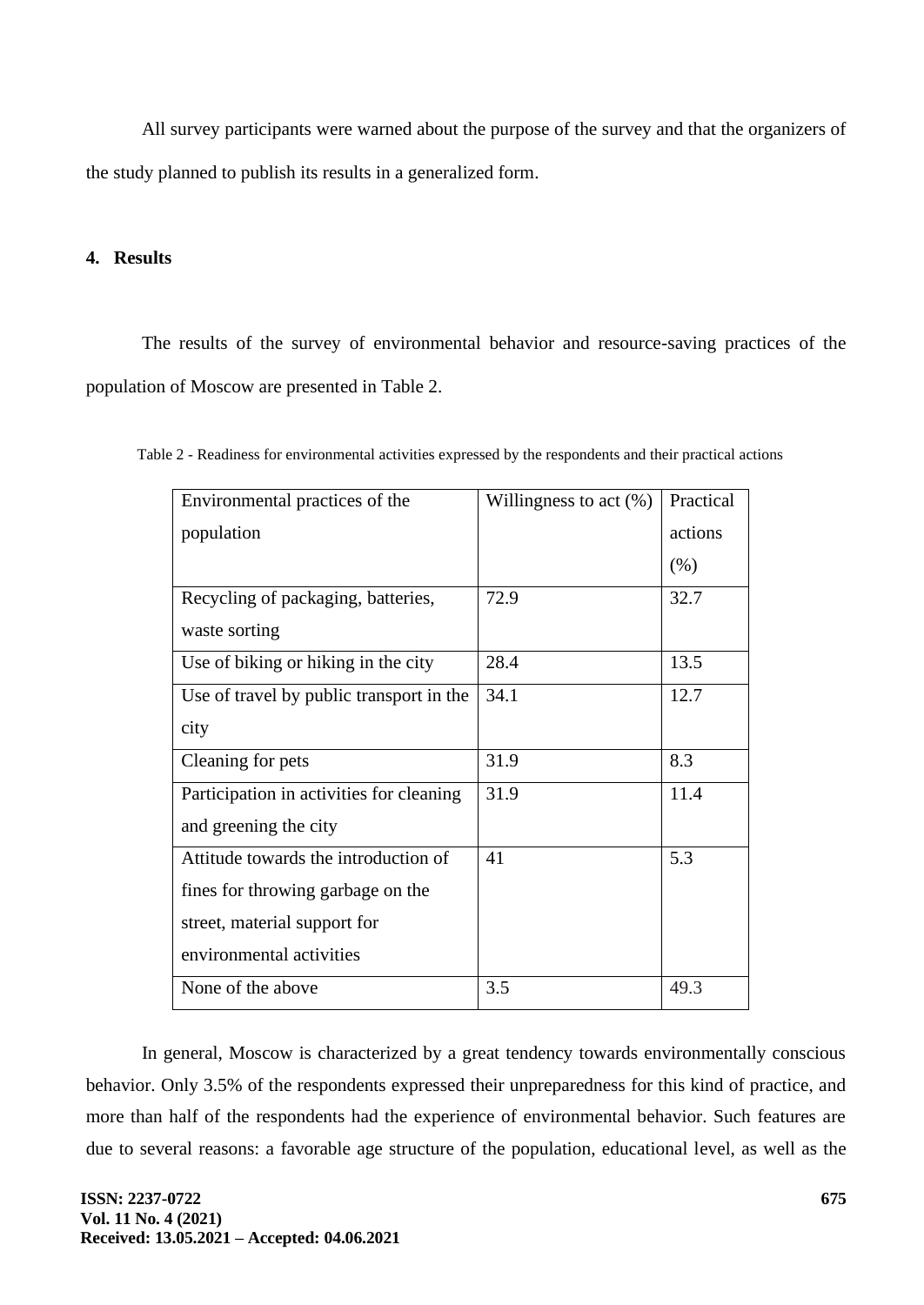capital factor. Capital in this context is in a faster perception of innovations, including models of behavior of the population, which are distinguished by a high level of social involvement and environmental orientation.

By types of environmental practices, residents of Moscow were most ready to sort garbage and hand it over for recycling (72.9%) and other actions related to cleanliness and tidiness of places of residence (Table 1). This is a generally recognized trend confirmed by the results of the survey, according to which cleaning of the territory was a widespread environmental practice and covered 11.4% of the respondents. Almost a third of the respondents expressed their readiness for such actions. However, in our opinion, the population is not ready enough to change the patterns of behavior in transport, since a conscious refusal to use their own cars in favor of more environmentally friendly modes of transportation was found in just over a third of the respondents. The share of the respondents who practiced this method was less than 13%, depending on an alternative mode of travel. In general, the gap between the willingness to act and practice is two times.

For each of the selected behavior models in Table 3 shows the characteristics of the group: share of the population living in the city for less than 5 years, %; share of the population with higher education, %; share of the population under 35 years old, %; share of the population with incomes over 50 thousand rubles. These characteristics varied most depending on the group, while gender, sphere of employment and occupation did not have a significant impact on the belonging of an individual citizen to one or another group.

| Table 3 - Models of environmental behavior of Moscow residents depending on their compliance with the goals of sustainable |
|----------------------------------------------------------------------------------------------------------------------------|
| development                                                                                                                |

| Model          | living in the city | higher education, % | under 35 years old, % | income over 50 thousand rubles |
|----------------|--------------------|---------------------|-----------------------|--------------------------------|
|                | for less than 5    |                     |                       |                                |
|                | years, %           |                     |                       |                                |
| Model          | 47%                | 91%                 | 66%                   | 24%                            |
| $\mathbf{1}$   |                    |                     |                       |                                |
| Model          | 16%                | 86%                 | 47%                   | 57%                            |
| $\overline{2}$ |                    |                     |                       |                                |
| Model          | 10%                | 100%                | 60%                   | 60%                            |
| 3              |                    |                     |                       |                                |
| Model          | 14%                | 76%                 | 43%                   | 50%                            |
| $\overline{4}$ |                    |                     |                       |                                |
| Model          | 18%                | 52%                 | 41%                   | 44%                            |
| 5              |                    |                     |                       |                                |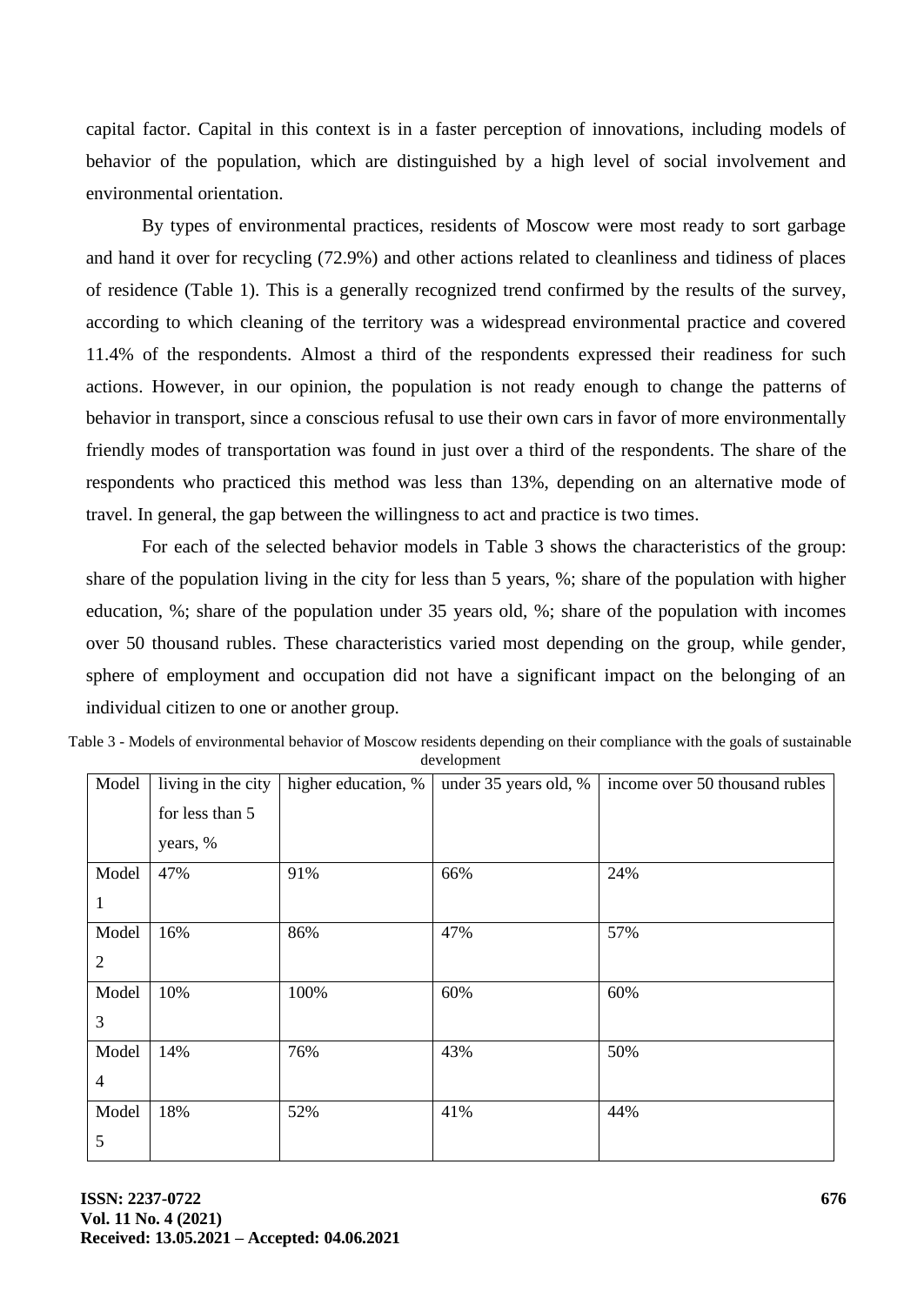#### **5. Discussion**

Model 1 is a model of the prevailing environmentally-oriented behavior. Typical for citizens whose environmentally friendly practices are based on knowledge and belief. This least numerous group (3.6% of the respondents) included the respondents who noted more than four actions that they wished to perform and, at the same time, had experience in more than three environmental practices. The expediency of separating this group is due to the following considerations. Firstly, it is a kind of benchmark, which one can be guided by in the future when conducting time slices on the dynamics of the formation of the environmental behavior of the population. We forecast that this group will grow quite significantly due to the decrease in the shares of other groups. The second argument relates to the importance of this group, which can take on the function of a leader, initiator of change at the local level. The ways to attract active citizens can be different – working in public organizations, initiating projects and actions, environmental control, environmental education, etc. At the same time, the most socially significant is not so much the effect on improving the state of the environment as the spread of positive experience in society, which will eventually gain a foothold as a new norm of behavior.

This group brought together young and middle-aged people with higher education. All representatives of the group supported the introduction of fines for throwing garbage in the street; the overwhelming majority (75%) were directly involved in landscaping and improving the city. The fact that this group did not include citizens with a high level of income indicates the altruistic nature of their behavior, which they consider not a "hobby", but a socially significant action.

Model 2 is a model with clear environmental intentions and a low level of practical participation. This group of citizens united 14.9% of the respondents. They can be considered potentially active, whose actions, however, are constrained due to certain reasons. The respondents were as interested in the willingness to act as the representatives of the first group (more than four practices), but their activity was limited to a maximum of two types of activity. The group brought together people of young and mature age, characterized by a high level of education and income, as well as a high proportion of people recently in the city. The high proportion of young people in the group indicates, on the whole, their readiness to change their behavior model and the existence of a demand for local initiatives, programs that would be aimed at obtaining useful advice, skills or getting the opportunity to act together and solve urgent environmental problems of the city.

**ISSN: 2237-0722 Vol. 11 No. 4 (2021) Received: 13.05.2021 – Accepted: 04.06.2021 677** Model 3 is a model with well-established individual resource-saving practices and moderate environmental activity. This small group (4.5% of the respondents) was formed by pragmatic citizens who had experience in the environmental sphere, but did not express a willingness to expand the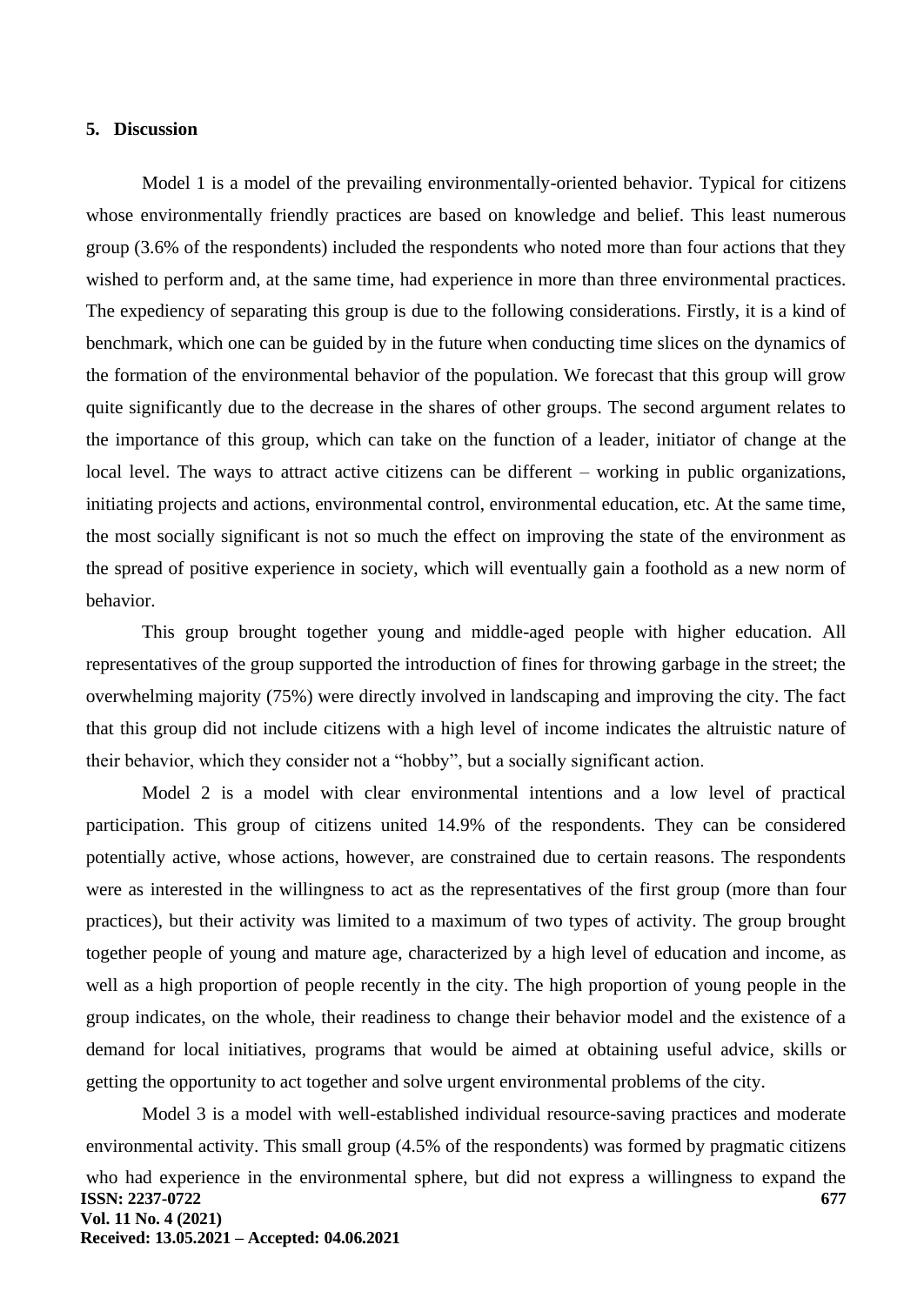range of their activities. Purposeful work with this group may involve not so much encouragement to action, but an increase in understanding for what purpose such a policy is being pursued and what are its short- and long-term consequences.

The group was characterized by the absence of people of retirement age, had a high level of education and united people who moved to Moscow about 10 years ago. Among the directions of environmental behavior, everyone indicated waste sorting. This group should be considered a driver of the mechanism of sustainable development of society, since its representatives quickly master practical skills.

Model 4 is a model of the low level of willingness and implementation of environmentally oriented behavior. This was the most numerous group (45.9% of the respondents). It indicated less than four positions of environmental actions that may be interesting and hadpractical experience in less than two. The main feature that united people in group 4 was a rather long time of residence in Moscow (on average 20 years). Citizens had a well-established rhythm of life, an average income level and a fairly high level of education (76% of the respondents noted that they had a higher education) and did not see any significant reasons for changing that. Due to its size, this group requires considerable attention to the formation of environmental behavior. At the same time, it is advisable to use all types of goals (pragmatic, hedonic and normative). With a high probability, the introduction of new norms of behavior in the environmental sphere for this group may be effective, especially if these norms are disseminated by traditional channels of obtaining information: television, press, etc.

Model 5 is a model of a high level of rejection from environmental and resource-saving practices. This group united 31.1% of the respondents and is noted for the lack of involvement in environmentally oriented practices in any form. At the same time, the level of willingness to act was also extremely low (two or fewer positions in the survey). The group was distinguished by a relatively low level of education, the longest period of residence in the city (on average  $-23$  years); a noticeable share of the population had middle and low incomes.

For the group most passive in terms of environmental behavior, it is promising to introduce resource-saving practices, since they make it possible to significantly reduce household expenses, as well as negative consequences for the environment. It is inappropriate to try to radically reduce the size of this group, since it also includes citizens in general with a weak social position, which exist in any society.

The tools and mechanisms designed to change traditional models of behavior in environmental management should be different for different hierarchical levels of management, but,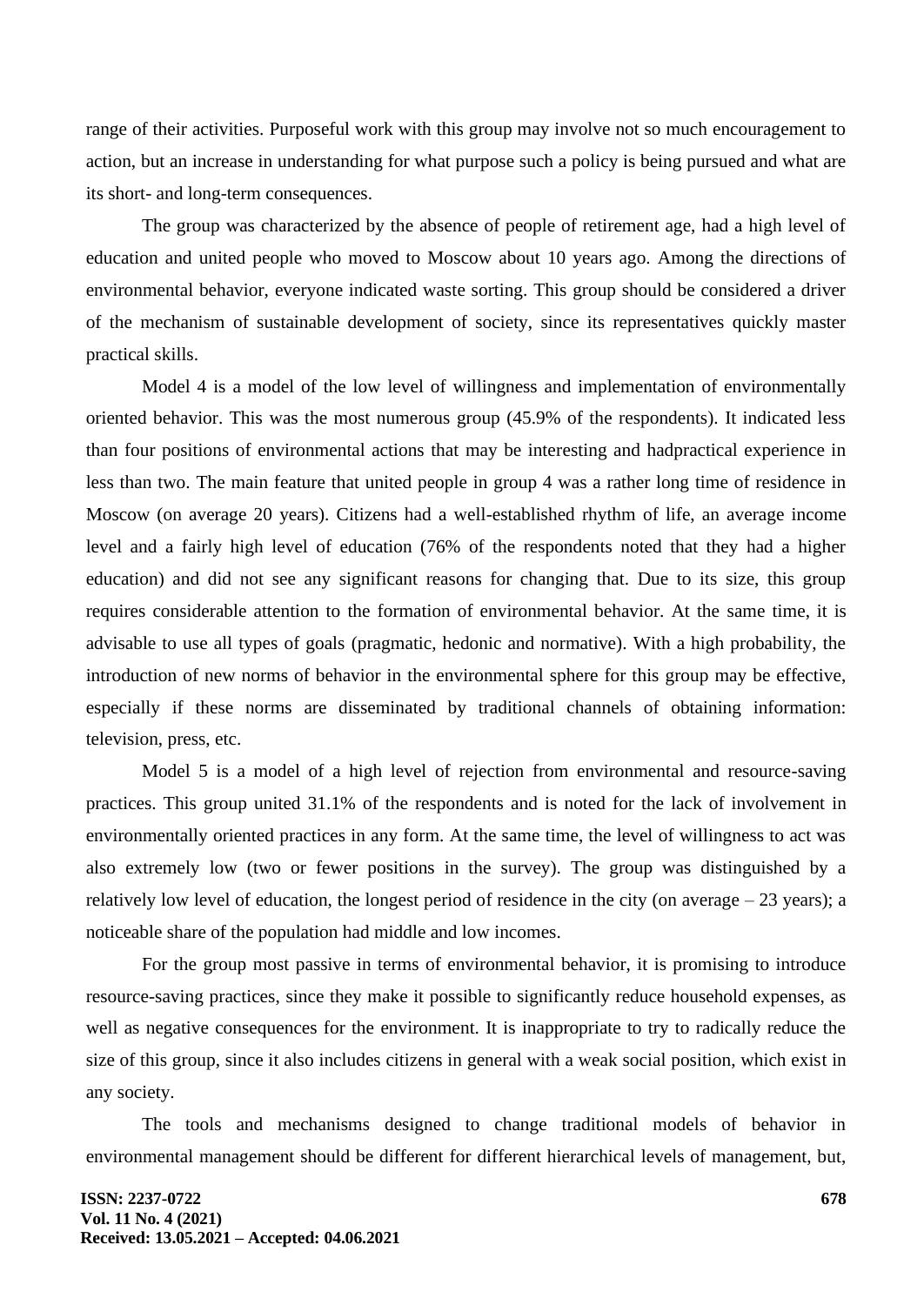at the same time, have a common vector and be coordinated in the temporal, sectoral and territorial aspects. Financial incentives and sanctions are usually imposed at the regional or national level, considering the existing tax burden, as well as the additional costs associated with tax administration, control and supervision. At the national level, the conditions for doing business in the environmentally friendly sectors of the economy should be determined: green energy, tourism, agriculture.

At the municipal level, sustainable development mechanisms should be directly related to environmental citizenship, which is designed to reconcile the discrepancies between meeting the personal needs of citizens and the needs of society living in a particular territory (Schild: 2016). As noted by G. Seyfang (2006), ecological citizenship is a mechanism for changing existing values in favor of the public and also the interests of future generations.

The analysis of individual environmental initiatives (Axon et al.: 2018) showed that at the local level, measures can be used to inform the population about environmental problems and ways to solve them, projects that provide for the testing of individual environmental initiatives and practices in organizations and households (for example, for sorting and recycling waste), use of participatory budgets for the implementation of environmental projects, support of local public environmental organizations, volunteer movement, etc. City authorities have the opportunity to support and develop environmental education at different levels, provide access to centers for the provision of environmentally oriented services and involve the population in the process of drawing up strategies and programs for city development, as well as general plans.

We propose to apply the following methods and instruments of influence for the identified models of the environmental behavior of the population of Moscow:

1. For models 1 and 2, develop methods that stimulate the normative goals of environmental behavior, namely the dissemination of world experience in solving environmental problems of cities and organization of contests of environmental projects for active youth and youth public organizations.

2. For Model 3, use methods that will stimulate pragmatic goals, namely, introduce a flexible system of fines and financial incentives to address acute problems such as waste management, landscaping, high levels of air pollution from emissions from mobile sources.

3. For models 4 and 5, it is advisable to choose methods and tools that influence hedonic goals, namely, to pay more attention to programs for improving urban infrastructure in the field of waste collection and sorting, urban public transport, energy efficiency of buildings, etc.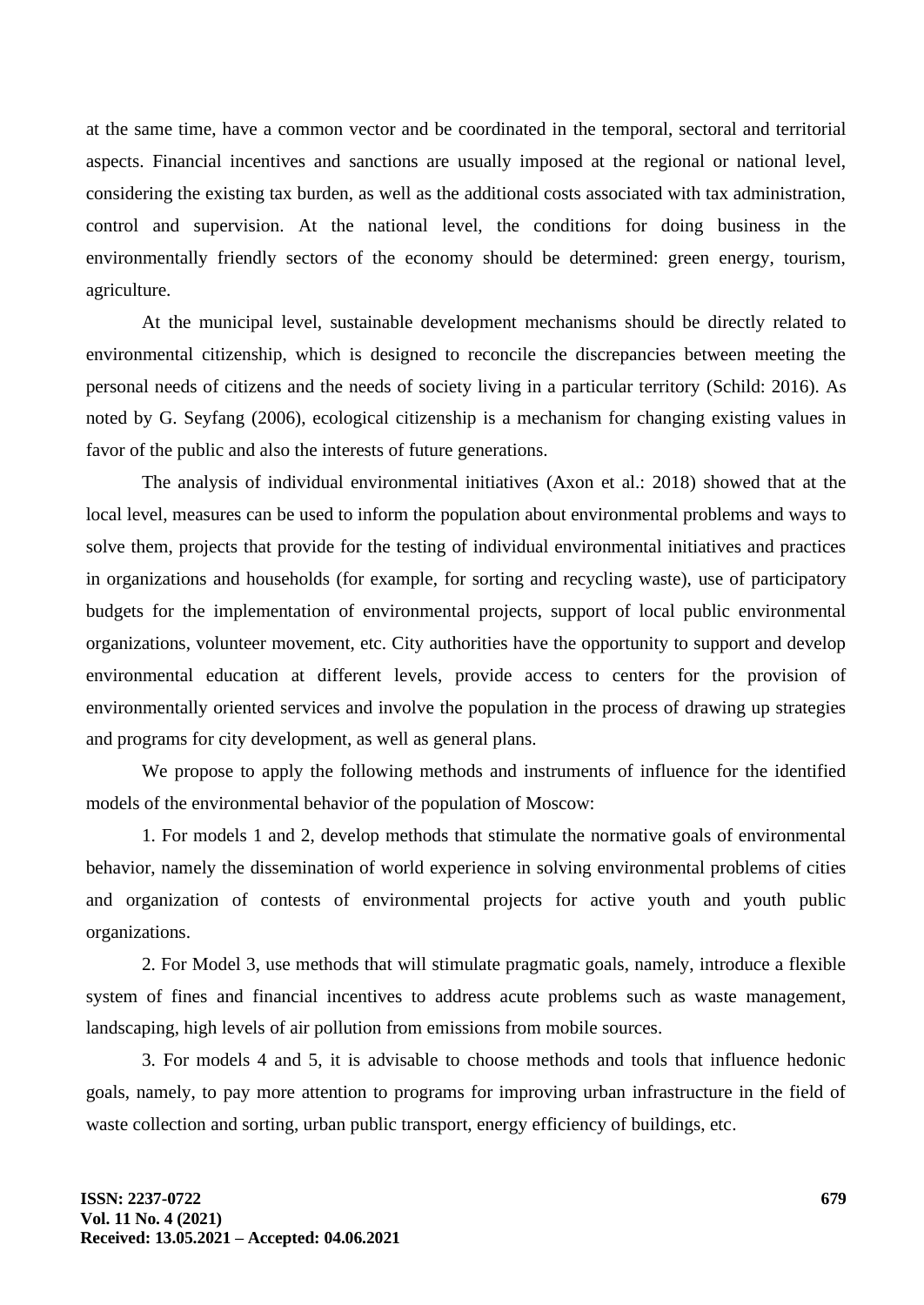### **6. Conclusion**

The mechanism of sustainable development of the city should be based on the understanding of all stakeholders of the existing threats, goals and objectives, as well as provide for the coordination of actions. The study showed that the population of cities is not sufficiently aware of the problems of sustainable development and is almost not involved in practical activities, which indicates a low level of efficiency of the current mechanism of sustainable development in general.

We consider it effective to single out groups of residents in the city's population that differ in the degree of attraction to environmental behavior, identify their characteristic features according to essential characteristics (age, gender, education level, etc.) and carry out a targeted impact on the corresponding groups, which can give greater effect in comparison with a single policy towards the entire population of the city.

The results of the study confirmed the hypothesis that the mechanisms of direct involvement of citizens in environmental actions and resource-saving practices are effective, since they become the beginning of a dialogue between the main stakeholders of the process: local and central authorities and public organizations of various orientations.

### **References**

AITKAZINA, M.A., NURMAGANBET, E., SYRLYBEKKYZY, S., KOIBAKOVA, S., ZHIDEBAYEVA, A.E., AUBAKIROV, M.Zh. (2019). Threats to sustainable development due to increase of greenhouse gas emissions in a key sector. *Journal of security and sustainability issues,* 9(1), 227-240.

ALEKSEEV, E.V., PINKOVSKAYA, G.V., USTINOVA, YU.V., ERMOLAEVA, E.O., ROMANISHINA, T.S. (2020). *Regulation and financing of environmental programs: development of public-private partnerships in the digital economy*. Revista Inclusiones, 7(Especial), 372-385.

AXON, S., MORRISSEY, J., AIESHA, R., HILLMAN, J., REVEZ, A., LENNON, B., SALEL, M., DUNPHY, N., BOO, E. (2018). The human factor: Classification of european community-based behaviour change initiatives*. Journal of cleaner production,* 182, 567-586.

BAMBERG, S., MOSER, G. (2007). Twenty years after Hines, Hungerford, and Tomera: A new meta-analysis of psycho-social determinants of pro-environmental behavior. *Journal of Environmental Psychology*, 27, 14–25.

BARR, S. (2007). *Factors influencing environmental attitudes and behaviors:* A uk case study of household waste management. Environment and behavior, 39(4), 435–473.

BINDER, M., BLANKENBERG, A.-K. (2016). Environmental concerns, volunteering and subjective well-being: Antecedents and outcomes of environmental activism in Germany. *Ecological Economics,* 124, 1-16.

BOGOMOLOVA, L., USTYUZHANTSEVA, A. (2020). Issues of Ensuring the Economic Security of the Northern Regions of Russia. Utopía y Praxis Latinoamericana, 25(5), 51-62.

**ISSN: 2237-0722 Vol. 11 No. 4 (2021) Received: 13.05.2021 – Accepted: 04.06.2021**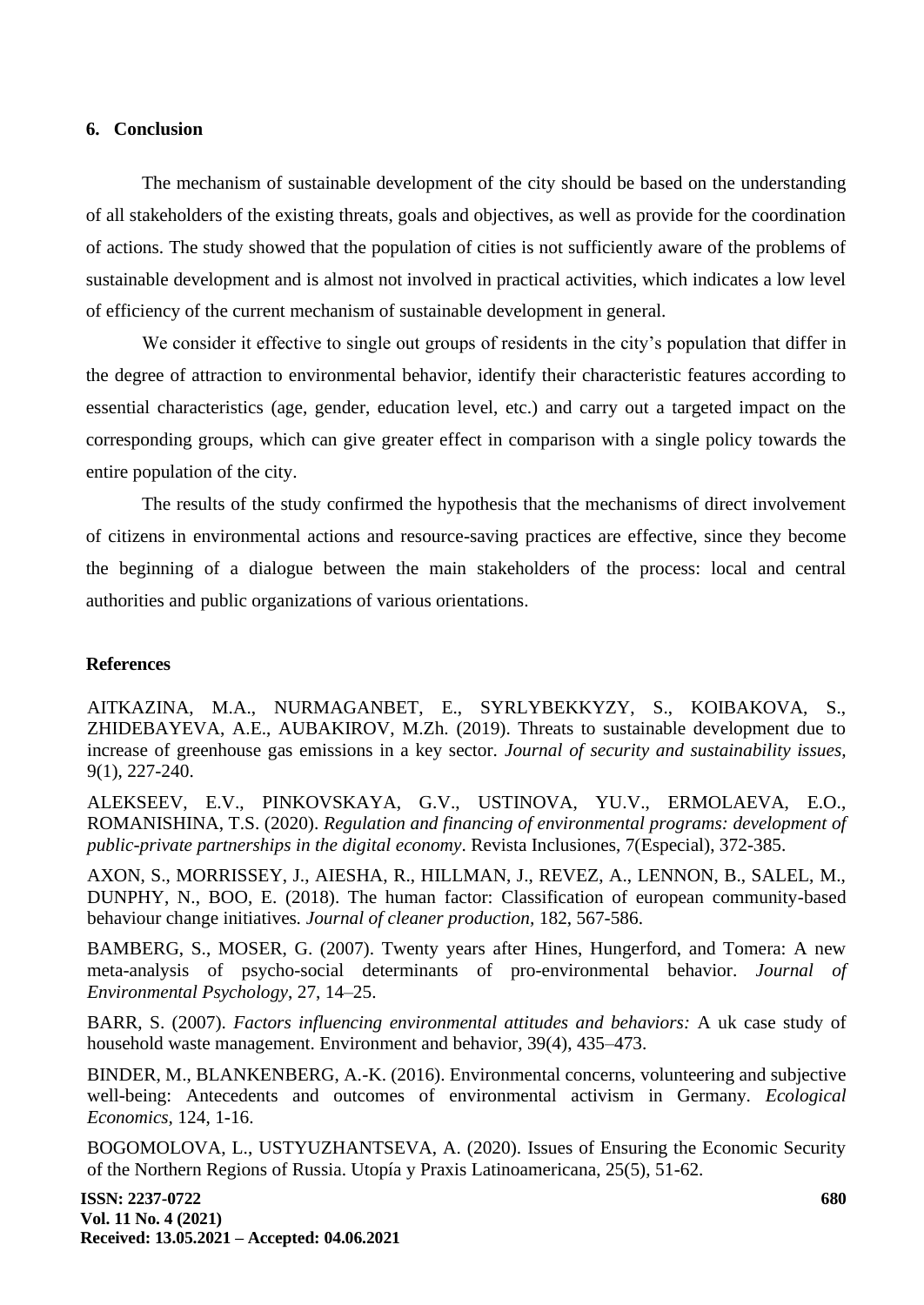BRICK, C., SHERMAN, D.K., KIM, H.S. (2017). Green to be seen and brown to keep down: Visibility moderates the effect of identity on pro-environmental behavior. *Journal of Environmental Psychology,* 51, 226-238.

CHAO, Y.-L., LAM, S.-P. (2011). Measuring responsible environmental behavior: Self-reported and other-reported measures and their differences in testing a behavioral model. *Environment and Behavior*, 43(1), 53–71.

DANKO, T.P., KISELEV, V.M., CHAYKOVSKAYA, L.A., SEIFULLAEVA, M.E., TULTAEV, T.A., RAUSKIENE, O., SEKERIN, V.D. (2020). Marketing Approach to Environmental and Economic Assessment of National Development. *Journal of Environmental Management and Tourism*, 11(5(45)), 1163-1175.

DIETZ, T., KALOF, L., STERN, P.C. (2002). Gender, values, and environmentalism. *Social science quarterly*, 83(1), 353-364.

EFRAT, E., TROP, T. (2012). *Environmental Attitudes and Environmental Behavior* — Which Is the Horse and Which Is the Cart? Sustainability, 4, 2210-2246.

FEINBERG, M., WILLER, R. (2013). *The moral roots of environmental attitudes.* Psychological Science, 24, 56-62.

GOWDY, J.M. (2008). Behavioral economics and climate change policy. *Journal of Economic Behavior & Organization,* 68(3-4), 632–644.

HEIMLICH, J.E., ARDOIN, N.M. (2008). Understanding behavior to understand behavior change: *A literature review. Environmental Education Research*, 14, 215–237.

KOLLMUSS, A., AGYEMAN, J. (2002). Mind the Gap: Why do people act environmentally and what are the barriers to pro-environmental behavior? *Environmental Education Research*, 8(3), 239- 260.

KUDRIN, M.R., KRASNOVA, O.A., KOSHCHAEV, A.G., KOSHCHAEVA, O.V., ULIMBASHE, M.B., KONIK, N.V., SHABUNIN, S.V. (2019). Biological Processing of Renewable Raw Materials Resources with Regard to the Environmental and Technological Criteria. *Journal of Ecological Engineering*, 20(11), 58-66.

MARKOWITZ, E.M., GOLDBERG, L.R., ASHTON, M.C., LEE, K. (2012). Profiling the "proenvironmental individual": A personality perspective. *Journal of Personality*, 80, 81-111.

MEINHOLD, J.L., MALKUS, A.J. (2005). Adolescent environmental behaviors: Can knowledge, attitudes and self-efficacy make a difference? *Environment and Behavior*, 37, 511–532.

MELNICHUK, A.V., MAKUSHKIN, S.A., MANAENKOV, K.L., PROKOFIEV, M.N., OMSHANOVA, E.A. (2020). Environmental Technologies in Housing Construction: Investment Features. *Journal of Environmental Treatment Techniques*, 8(4), 1369-1375.

NIKIFOROV, A.I., KOKORINA, O.R., BAGDASARIAN A.S., SHISHANOVA, E.I., BESKOROVAYNAYA, S.A. (2019). The evolution of environmental education as a driver for improving the technologies of managing the use of natural resources. *Humanities & Social Sciences Reviews*, 7(6), 1235-1240.

NURUTDINOVA, A.Z., BEKISHEVA, S.D. (2020). Legal Problems of the Formation and Development of the Institute of Environmentally Unfavourable Territories. *Journal of Environmental Management and Tourism,* 11(5(45)), 1215-1221.

RESHETNIKOVA, M. (2020). Venture Capital Market in China: *A New Approach to Innovation Management*. Utopía y Praxis Latinoamericana, 25(5), 252-264.